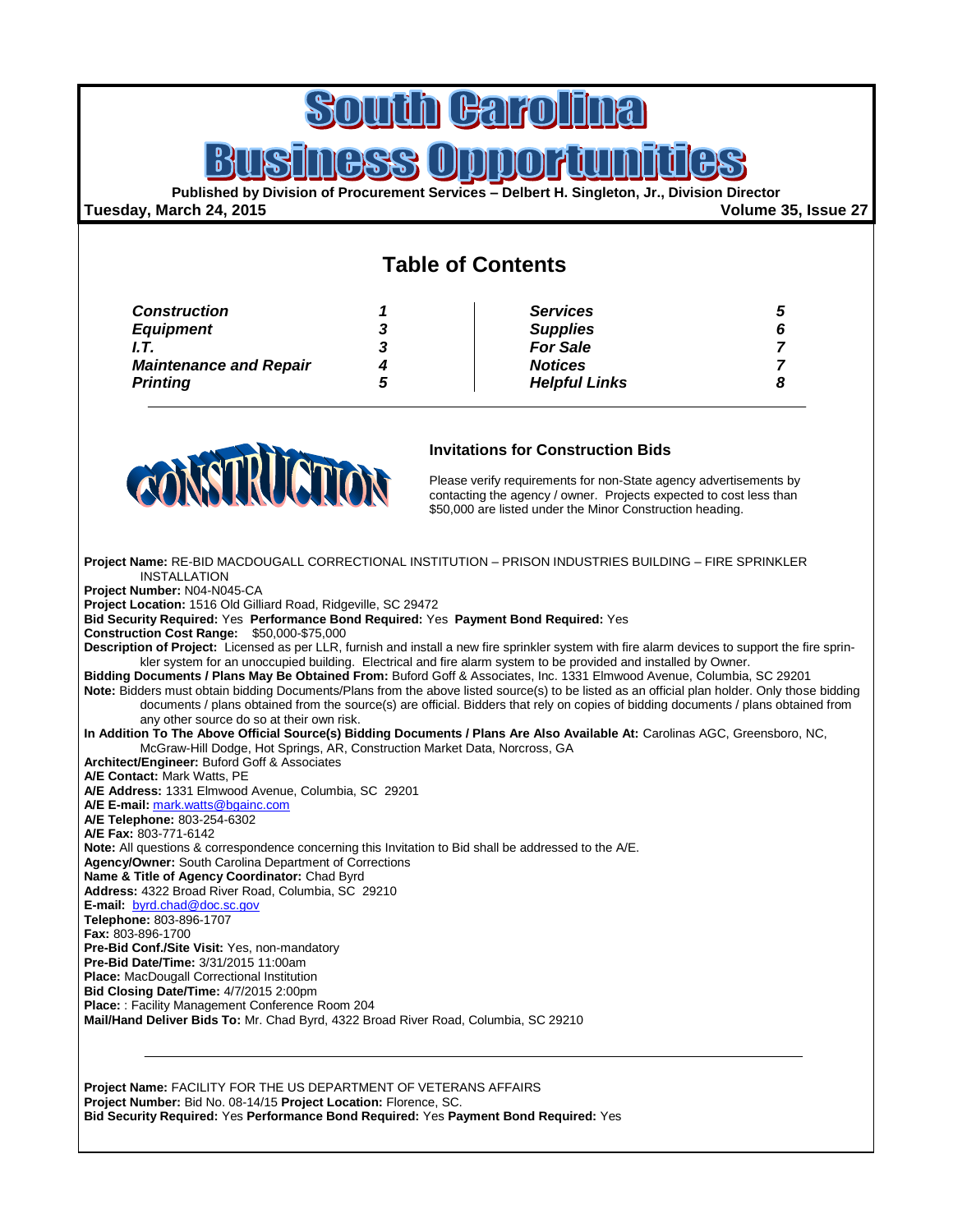#### **Tuesday, March 24, 2015 2 Volume 35, Issue 27**

**Construction Cost Range:** \$800,000.00-\$950,000. **Description of Project:** The work includes all that is shown in the Construction Documents to fully complete the site of approximately 2 acres and the building of approximately 5,025sf on the parcel at 803 E. National Cemetery Road. Contractor may be subject to performance appraisal at close of project. **Bidding Documents / Plans May Be Obtained From:** Jada McCutcheon at Key Architecture, Inc. Please Note: \$100.00 of the plan deposit is refundable with submission of bona fide bid and documents returned in good/unmarked/usable condition. Note: Only those bidding documents/plans obtained from the aforementioned source are official. **Plan Deposit:** \$200.00 Refundable **Note:** Bidders must obtain bidding Documents/Plans from the above listed source(s) to be listed as an official plan holder. Only those bidding documents / plans obtained from the source(s) are official. Bidders that rely on copies of bidding documents / plans obtained from any other source do so at their own risk. **Architect/Engineer:** Key Architecture, Inc. **A/E Contact:** Randolph S. Key 1807 **A/E Address:** Cherokee Road Suite 201, Florence, SC 29501 **A/E E-mail:** [rkey@keyarc.com](mailto:rkey@keyarc.com) **A/E Telephone:** 843-665-6646 **A/E Fax:** 843-669-5437 **Note:** All questions & correspondence concerning this Invitation to Bid shall be addressed to the A/E. **Agency/Owner:** Florence County **Name & Title of Agency Coordinator:** Patrick Fletcher, Florence County Procurement Officer, SC **Address:** 180 North Irby St. Room B-5, Florence, SC 29501 **E-mail:** [rkey@keyarc.com](mailto:rkey@keyarc.com) **Telephone:** 843-665-3018 **Fax:** 843-664-9668 **Bid Closing Date/Time:** 4/21/2015 11:00am **Place:** Florence County Procurement Office **Hand Deliver / Mail Bids To:** Florence Co Procurement Office, County Complex 180 North Irby St. MSC-R Room B-5, Florence, SC 2950 **Project Name:** DESIGN/BUILD SPECULATIVE BUILDING PACKAGE IN MCCORMICK COUNTY, SC **Project Number:** 02320115-003 **Project Location:** Serpentine Drive & SC Highway 28 South **Bid Security Required:** Yes **Performance Bond Required:** Yes **Payment Bond Required:** Yes **Description of Project:** Design/Build Services for a proposed 40,000 SF expandable to 120,000 SF speculative building and the associated site infrastructure improvements. Contractor may be subject to performance appraisal at close of project. **Bidding Documents / Plans May Be Obtained From:** Crystal Barnes, 610 South Mine St., McCormick, SC 29835 **Note:** Bidders must obtain bidding Documents/Plans from the above listed source(s) to be listed as an official plan holder. Only those bidding documents / plans obtained from the source(s) are official. Bidders that rely on copies of bidding documents / plans obtained from any other source do so at their own risk. **In Addition To The Above Official Source(s) Bidding Documents / Plans Are Also Available At:** [www.mccormickcountysc.org](http://www.mccormickcountysc.org/) **Note:** All questions & correspondence concerning this Invitation to Bid shall be addressed to the A/E. **Agency/Owner:** McCormick County Government Name & Title of Agency Coordinator: Ryan Branyon[, rbranyon@mccormickcountysc.org](mailto:rbranyon@mccormickcountysc.org) 864-852-2231 ext. 36 and Columbus Stephen[s cstephens@mccormickcountysc.org](mailto:cstephens@mccormickcountysc.org) 864-852-2231 ext. 29 **Address:** 610 South Mine St., McCormick, SC 29835 **Fax:** 864-852-2783 **Bid Closing Date/Time:** 5/7/2015 3:00pm **Place:** McCormick Administration Center **Hand Deliver / Mail Bids To:** Columbus Stephens 610 South Mine St., McCormick, SC 29835 **Project Name:** REBID -- MULLINS COMMUNITY PARK AT GAPWAY STREET **Project Location:** Mullins SC **Bid Security Required:** Yes **Performance Bond Required:** Yes **Payment Bond Required:** Yes **Construction Cost Range:** \$150,000 - \$225,000 **Description of Project:** Build one full size soccer field, two small soccer fields and irrigation. **Bidding Documents / Plans May Be Obtained From:** [dan@thedoddstudio.com.](mailto:dan@thedoddstudio.com) Plans available on 3/25/15 via email pdf only - no calls **Architect/Engineer:** The Dodd Studio, LLC **A/E Contact:** Dan Dodd **A/E Address:** 314 Tom Hall St Fort Mill, SC **A/E E-mail:** [dan@thedoddstudio.com](mailto:dan@thedoddstudio.com) **Agency/Owner:** City of Mullins, SC **Address:** 151 East Front Street City of Mullins SC 29574 **Telephone:** 843-464-9583 **Fax:** 843-464-5202 **Pre-Bid Conf./Site Visit:** No. **Bid Closing Date/Time:** 4/9/2015 1:00pm **Place:** City Hall - 151 East Front Street, City of Mullins, SC 29574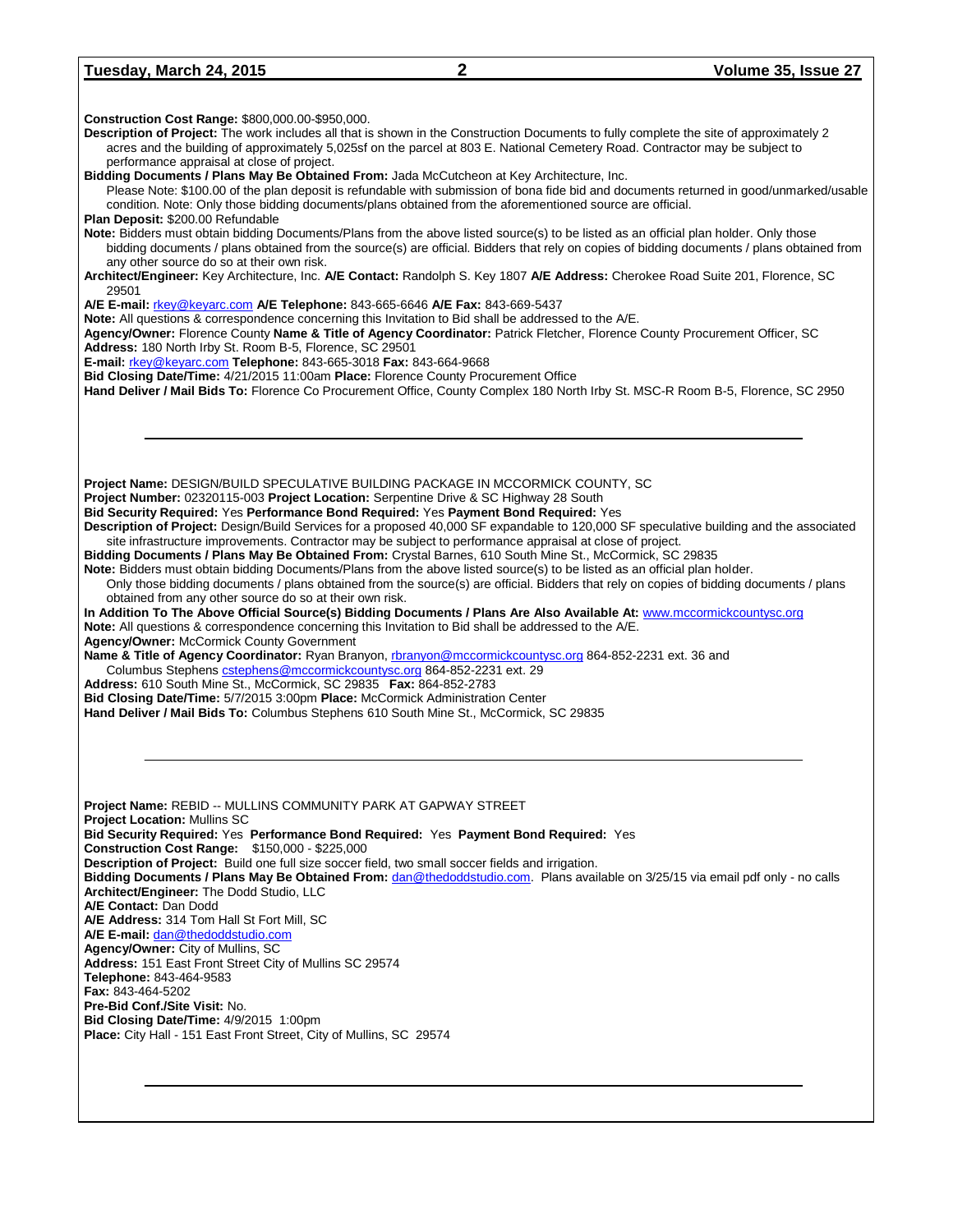**Tuesday, March 24, 2015 3 Volume 35, Issue 27**

#### **PAVING OF PARKING LOT**

Williamsburg County Government Invitation for Bid Project 2015-04-2 Owner: Williamsburg County

**Contact**: Carlether Nesmith, Grants Administrator Williamsburg County 201 West Main Street PO Box 330 Kingstree, SC 29556 Phone: 843-355-9321 ext. 5201 Fax: 843-355-1587 [carlether.nesmith@williamsburgcounty.sc.gov](mailto:carlether.nesmith@williamsburgcounty.sc.gov)  **Bid Packet Information**: Juanita Bradshaw, Purchasing Agent Williamsburg County 201 West Main Street PO Box 330 Kingstree, SC 29556 Phone: 843-355-9321 ext. 5106 Fax: 843-355-1587 [juanita.bradshaw@williamsburgcounty.sc.gov](mailto:juanita.bradshaw@williamsburgcounty.sc.gov) 

[www.williamsburgcounty.sc.gov](http://www.williamsburgcounty.sc.gov/) -Current Bid Opportunities

**Construction Schedule**: All construction must be completed by August 2015.

**Labor Requirements**: Construction and Sub-contractor must comply with Section 120 of Wage and Labor provisions and specifications. Records should be submitted at owner's request.

Sub-Contractors must be identified and approved by owner/Grading and Paving Companies -No exceptions

**DBE/WBE Goal**: 10% is the established goal for this project. See Enclosure #1. Information must be furnished in bid proposal to meet this requirement.

**Pay Requirements**: Submit as work is completed, work will be inspected, tested and approved before payment. Change Orders must be approved in advance. Contractor must advise owner of any potential change orders.

**Inspections**: SCDOT engineer will assist the owner in inspection of all construction work performed. All work performed with in SCDOT right-of-way shall conform to the SCDOT "Standard Specifications for Highway Construction" most current edition.

**Bid Requirements**: License, Group Five Unlimited

**Liability**: Minimum of one million

DBE and WBE Goals Identified. Contractors and Subcontractors must have appropriate licenses from the State of South Carolina to complete the work.

> Bids must be submitted to: 2nd Floor, Attn: Juanita Bradshaw Public Service Administration Building 201 West Main Street Kingstree, SC 29556 By 4/15/2015 by 10:00am Bid Opening will be at 10:00am on 4/15/2015



**Description**: HYDRAULIC IRONWORKER AND ACCESSORIES **Solicitation Number**: 1502009 **Delivery Point**: Georgetown, SC **Submit Offer By**: 4/14/2015 2:00pm **Purchasing Agency**: Georgetown County School District, Procurement Office, 2018 Church Street, Georgetown, SC 29440 **Buyer**: Anne Paulhus **Direct Inquiries To**: 843-436-7029 [/ apaulhus@gcsd.k12.sc.us](mailto:apaulhus@gcsd.k12.sc.us)

Information Technology

**Description:** HEALTH ALERT NETWORK **Solicitation Number:** 5400009397 **Submit Offer By:** 04/23/2015 2:30pm **Purchasing Agency:** SC DHEC 2600 Bull Street Columbia, SC 29201-1708 **Buyer:** ELSIE MONTGOMERY **Email:** [MONTGOES@dhec.sc.gov](mailto:MONTGOES@dhec.sc.gov) **Download Solicitation From:** <http://webprod.cio.sc.gov/SCSolicitationWeb/solicitationAttachment.do?solicitnumber=5400009397>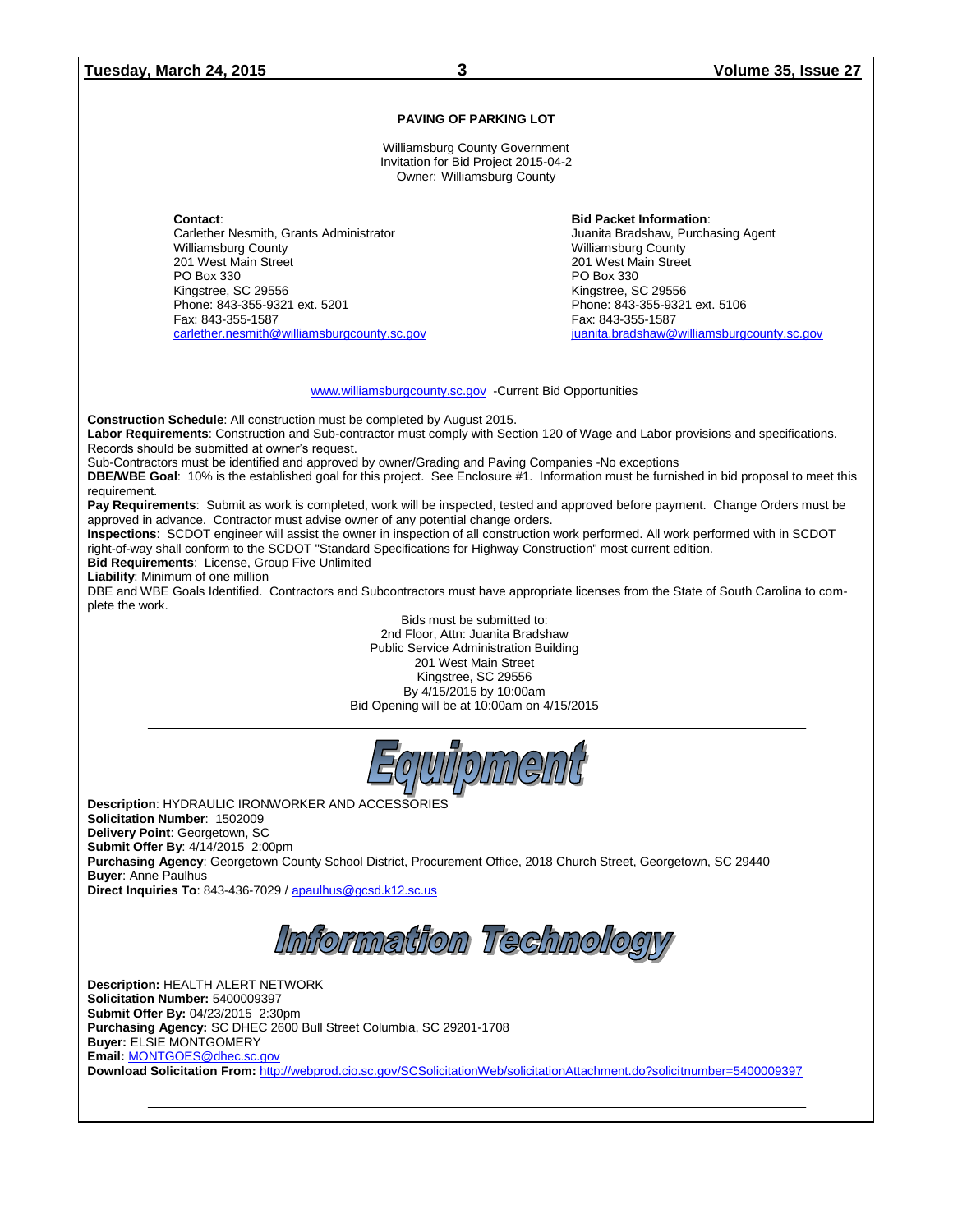#### **Tuesday, March 24, 2015 4 Volume 35, Issue 27**

**Description:** CRYSTAL SERVER LICENSE **Solicitation Number:** 5400009424 **Submit Offer By:** 04/02/2015 10:00am **Purchasing Agency:** SCDHHS 1801 Main Street, 6th Floor Columbia, SC 29201 **Buyer:** VICTORIA EASTERLIN **Email:** [EASTERV@scdhhs.gov](mailto:EASTERV@scdhhs.gov) **Download Solicitation From:** <http://webprod.cio.sc.gov/SCSolicitationWeb/solicitationAttachment.do?solicitnumber=5400009424>

**Description:** FLUKE TABLET & SUPPORT **Solicitation Number:** 5400009422 **Submit Offer By:** 04/01/2015 11:00am **Purchasing Agency:** SCDHHS 1801 Main Street, 6th Floor Columbia, SC 29201 **Buyer:** VICTORIA EASTERLIN **Email:** [EASTERV@scdhhs.gov](mailto:EASTERV@scdhhs.gov)

**Download Solicitation From:** <http://webprod.cio.sc.gov/SCSolicitationWeb/solicitationAttachment.do?solicitnumber=5400009422>

**Description:** IT FORENSIC INVESTIGATION SERVICES **Solicitation Number:** 5400008279 **Submit Offer By:** 04/30/2015 11:00am **Purchasing Agency:** B&CB, Div. of Procurement Services, ITMO 1201 Main Street, Suite 601 Columbia, SC 29201 **Buyer:** DONNA POTTS **Email:** [dpotts@mmo.sc.gov](mailto:dpotts@mmo.sc.gov) **Download Solicitation From:** <http://webprod.cio.sc.gov/SCSolicitationWeb/solicitationAttachment.do?solicitnumber=5400008279>

**Description**: In accordance with South Carolina Regulation Section 19-445.2130, Clemson University is in the process of identifying and determining software manufacturers to be placed on a Qualified Products List for any future solicitation process for a CARD ACCESS/VIDEO MANAGEMENT SOFTWARE SOLUTION for Clemson University. In order to participate in a future solicitation, bidding will be limited to those solutions that are approved on the Qualified Products List through this process.

**Solicitation Number**: QPL-01 Qualified Product List Request

**Delivery Point**: Clemson, SC

**Submit Offer By**: 04/16/2015 12:00pm. All responses must be submitted via email per complete instructions in QPL-01 document which may be found under "Attachments" tab of online bidding system at https://clemson.ionwave.net/Login.asp

**Purchasing Agency**: Clemson University, Procurement Services, Administrative Services Bldg.,108 Perimeter Rd., Clemson, SC 29634 **Buyer**: Tammy D. Crooks

**Direct Inquiries To**: [duncant@clemson.edu,](mailto:duncant@clemson.edu) 864-656-0641

**Download Solicitation From**: Online solicitations only. Solicitations can be viewed at [www.clemson.edu/cfo/procurement/vendors](http://www.clemson.edu/cfo/procurement/vendors)

Waintenance & Repair

**Description**: PROVIDE THE CITY WITH REPAIRS TO AN OWNER OWNED AND OCCUPIED HOME LOCATED AT 1564 MARRET BLVD EXT, ROCK HILL, SC, 29732 **Solicitation Number**: PUR614 **Delivery Point**: Rock Hill, SC **Pre-Bid. Conf.:** Yes, mandatory **Time/Date:** 4/9/2015 10:45am **Location:** 1564 Marret Blvd. Ext., Rock Hill, SC 29732 **Submit Offer By**: 4/22/2015 10:30am **Purchasing Agency**: City of Rock Hill Operations Center Purchasing Office, 757 S. Anderson Rd., Building 103, Rock Hill, SC 29730 **Buyer**: Tom Stanford, Financial Analyst **Direct Inquiries To**: Tom Stanford, 803-329-7070 or email: [tom.stanford@cityofrockhill.com](mailto:tom.stanford@cityofrockhill.com) **Download Solicitation From**[: www.cityofrockhill.com](http://www.cityofrockhill.com/)

**Description**: PROVIDE THE CITY WITH REPAIRS TO AN OWNER OWNED AND OCCUPIED HOME LOCATED AT 1624 BREEN CIRCLE, ROCK HILL, SC, 29730 **Solicitation Number**: PUR613 **Delivery Point**: Rock Hill, SC **Pre-Bid Conf.:** Yes, mandatory. To schedule appt., Tom Stanford 803-329-7070 or email: [tom.stanford@cityofrockhill.com](mailto:tom.stanford@cityofrockhill.com) **Time/Date:** 4/9/2015 10:00am **Location:** 1624 Breen Circle, Rock Hill, SC, 29730 **Submit Offer By**: 4/22/2015 10:15am **Purchasing Agency**: City of Rock Hill Operations Center Purchasing Office, 757 S. Anderson Rd., Building 103, Rock Hill, SC 29730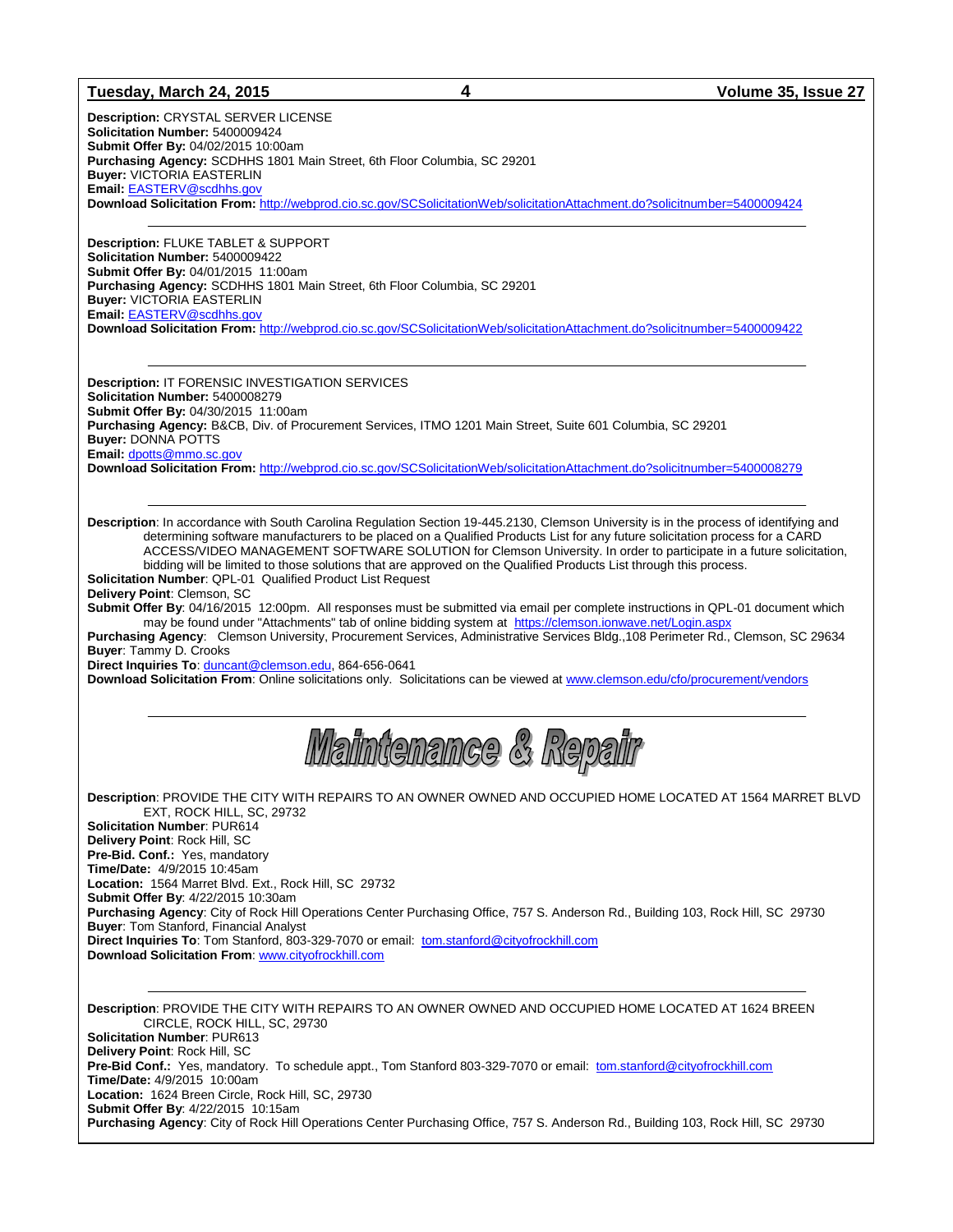#### **Tuesday, March 24, 2015 5 Volume 35, Issue 27**

**Buyer**: Tom Stanford, Financial Analyst **Direct Inquiries To:** Tom Stanford (803) 329-7070 or email: [tom.stanford@cityofrockhill.com](mailto:tom.stanford@cityofrockhill.com) **Download Solicitation From**[: www.cityofrockhill.com](http://www.cityofrockhill.com/)

**Description**: PROVIDE THE CITY WITH REPAIRS TO AN OWNER OWNED AND OCCUPIED HOME LOCATED AT 633 HARRISON ST. ROCK HILL, SC, 29730 **Solicitation Number**: PUR612 **Delivery Point**: Rock Hill, SC **Pre-Bid Conf.:** Yes, mandatory.To schedule appt., Tom Stanford 803-329-7070 or email: [tom.stanford@cityofrockhill.com](mailto:tom.stanford@cityofrockhill.com) **Time/Date:** 4/9/2015 9:00am **Location:** 633 Harrison St., Rock Hill, SC 29730 **Submit Offer By**: 4/22/2015 10:00am **Purchasing Agency**: City of Rock Hill Operations Center Purchasing Office, 757 S. Anderson Rd., Building 103, Rock Hill, SC 29730 **Buyer**: Tom Stanford, Financial Analyst **Direct Inquiries To**: Tom Stanford (803) 329-7070 or email: [tom.stanford@cityofrockhill.com](mailto:tom.stanford@cityofrockhill.com) **Download Solicitation From**[: www.cityofrockhill.com](http://www.cityofrockhill.com/)



#### **PICCOLO SPOLETO PROGRAM GUIDES SOLICITATION NO.: 15-B020S**

The City of Charleston is accepting Bids for 2015 Piccolo Spoleto Program Guides. The City will receive bids until 4/14/2015 at 11:30am at 145 King Street, Suite 104, Charleston, SC 29401. The solicitation will be available upon request and may be obtained by submitting a request to: Chenette L. Singleton, by fax (843-720-3872) or mailing to the above address. You may also obtain a copy of the solicitation by going to our website: [www.charleston-sc.gov](http://www.charleston-sc.gov/) and entering the Bidline page.



**Description:** TRANSPORTATION CAREERS TRAINING PROGRAM **Solicitation Number:** 5400009370 **Submit Offer By:** 04/21/2015 10:00am **Purchasing Agency:** Office of Business Development, 955 Park Street Room 213, Columbia, SC 29201-3976 **Buyer:** VICKIE STEPHENS **Email:** [STEPHENSVW@SCDOT.ORG](mailto:STEPHENSVW@SCDOT.ORG) **Download Solicitation From:** <http://webprod.cio.sc.gov/SCSolicitationWeb/solicitationAttachment.do?solicitnumber=5400009370>

**Description:** SECURITY GUARD FOR HEADQUARTERS BUILDING **Solicitation Number:** 5400009342 **Submit Offer By:** 04/14/2015 10:00am **Purchasing Agency:** Procurement Office 955 Park Street Room 101 Columbia, SC 29201-3976 **Buyer:** VICKIE STEPHENS **Email:** [STEPHENSVW@SCDOT.ORG](mailto:STEPHENSVW@SCDOT.ORG) **Download Solicitation From:** <http://webprod.cio.sc.gov/SCSolicitationWeb/solicitationAttachment.do?solicitnumber=5400009342>

**Description:** CONSULTANT TO IMPROVE OPERATIONAL EFFICIENCY **Solicitation Number:** 5400009372 **Submit Offer By:** 04/14/2015 3:15pm **Purchasing Agency:** SC Dept. of Mental Health 2414 Bull Street, Room 201 Columbia, SC 29201 **Buyer:** CHRIS MANOS **Email:** [CJM46@scdmh.org](mailto:CJM46@scdmh.org) **Download Solicitation From:** <http://webprod.cio.sc.gov/SCSolicitationWeb/solicitationAttachment.do?solicitnumber=5400009372>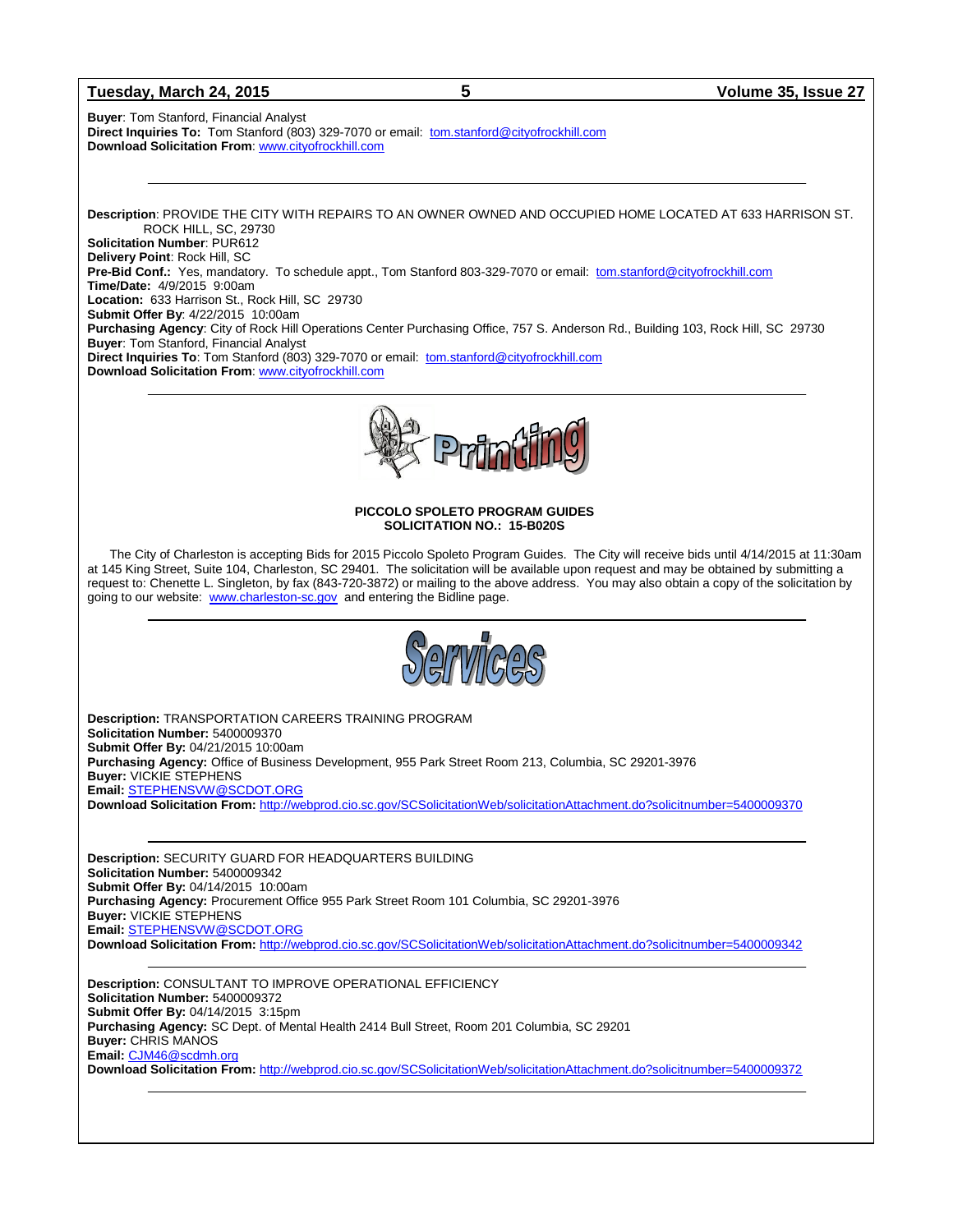#### **Tuesday, March 24, 2015 6 Volume 35, Issue 27**



**Description:** DISTRICT 4 BULK PORTLAND CEMENT **Solicitation Number:** 5400009440 **Submit Offer By:** 04/16/2015 10:00am **Purchasing Agency:** Procurement Office 955 Park Street Room 101 Columbia, SC 29201-3976 **Buyer:** ANDREA BOWMAN **Email:** [Bowmanae@scdot.org](mailto:Bowmanae@scdot.org) **Phone:** 803-737-1484 **Download Solicitation From:** <http://webprod.cio.sc.gov/SCSolicitationWeb/solicitationAttachment.do?solicitnumber=5400009440>

**Description:** NEW UNIFORMS WINTHROP UNIVERSITY **Solicitation Number:** 5400009293 **Submit Offer By:** 04/16/2015 11:00am **Purchasing Agency:** Materials Management Office 1201 Main Street, Suite 600 Columbia, SC 29201 **Buyer:** KRISTEN GORDON **Email:** [kgordon@mmo.sc.gov](mailto:kgordon@mmo.sc.gov) **Download Solicitation From:** <http://webprod.cio.sc.gov/SCSolicitationWeb/solicitationAttachment.do?solicitnumber=5400009293>

**Description:** NEW UNIFORMS WINTHROP UNIVERSITY **Solicitation Number:** 5400009293 **Submit Offer By:** 04/16/2015 11:00am **Purchasing Agency:** Materials Management Office 1201 Main Street, Suite 600 Columbia, SC 29201 **Buyer:** KRISTEN GORDON **Email:** [kgordon@mmo.sc.gov](mailto:kgordon@mmo.sc.gov) **Download Solicitation From:** <http://webprod.cio.sc.gov/SCSolicitationWeb/solicitationAttachment.do?solicitnumber=5400009293>

**Description**: CONTRACT TO PURCHASE PERISHABLEAND NON-PERISHABLEFOOD ITEMS, AS WELL AS PAPER AND RELATED PRODUCTS.

**Solicitation Number**: B00000001516 **Delivery Point**: Orangeburg Consolidated District three schools **Pre-Bid Conf**.: Yes, non-mandatory **Time/Date**: 3/27/2015 10:00am **Location**: Gator Commons Field House, River Bluff High School, 320 Corley Mill Road, Lexington, SC 29072 **Bid Closing**: 5/1/2015 10:00am **Purchasing Agency**: Orangeburg Consolidated School District Three, PO Box 98, 1654 Camden Road, Holly Hill, SC 29059 **Buyer**: Gerald Wright, 803-496-328[8 wrightg@obg3.k12.sc.us](mailto:wrightg@obg3.k12.sc.us)

**Description**: FURNISH AND DELIVER MISCELLANEOUS FIBER HARDWARE **Solicitation Number**: USC-RFQ-2783-MS **Delivery Point**: Columbia, **Submit Offer By**: 3/31/2015 5:00pm **Purchasing Agency**: University of South Carolina **Buyer**: Mac Stiles **Direct Inquiries To**: 803-777-6718, [mac.stiles@sc.edu](mailto:mac.stiles@sc.edu) **Download Solicitation From**[: http://purchasing.sc.edu/](http://purchasing.sc.edu/)

**Description**: PROVIDE JANITORIAL SUPPLIES **Solicitation Number**: 1415-20 **Delivery Point**: Darlington County School District, Darlington, SC **Submit Offer By**: 4/28/2015 2:00pm **Purchasing Agency**: Darlington County School District, 120 East Smith Avenue, Darlington, SC 29532 **Buyer**: Nan Johnson, 843-398-2272 [Nannette.Johnson@darlington.k12.sc.us](mailto:Nannette.Johnson@darlington.k12.sc.us) **Direct Inquiries To**: Questions must be in writing and received by 2:00pm on 4/6/2015. Questions can be submitted by e-mail to [Nan](mailto:Nannette.Johnson@darlington.k12.sc.us)[nette.Johnson@darlington.k12.sc.us.](mailto:Nannette.Johnson@darlington.k12.sc.us) The solicitation number and name must appear in the "Subject" field; by fax to 843-398- 2240 Attention to: Nan Johnson with solicitation number and name must be noted or mailed to Nan Johnson, 120 East Smith Avenue, Darlington, SC 29532, solicitation number and name must be noted **Download Solicitation From**: [www.darlington.k12.sc.us](http://www.darlington.k12.sc.us/) click "Departments" click "Finance & Procurement" click "Solicitations" click "2014-15 Solicitations"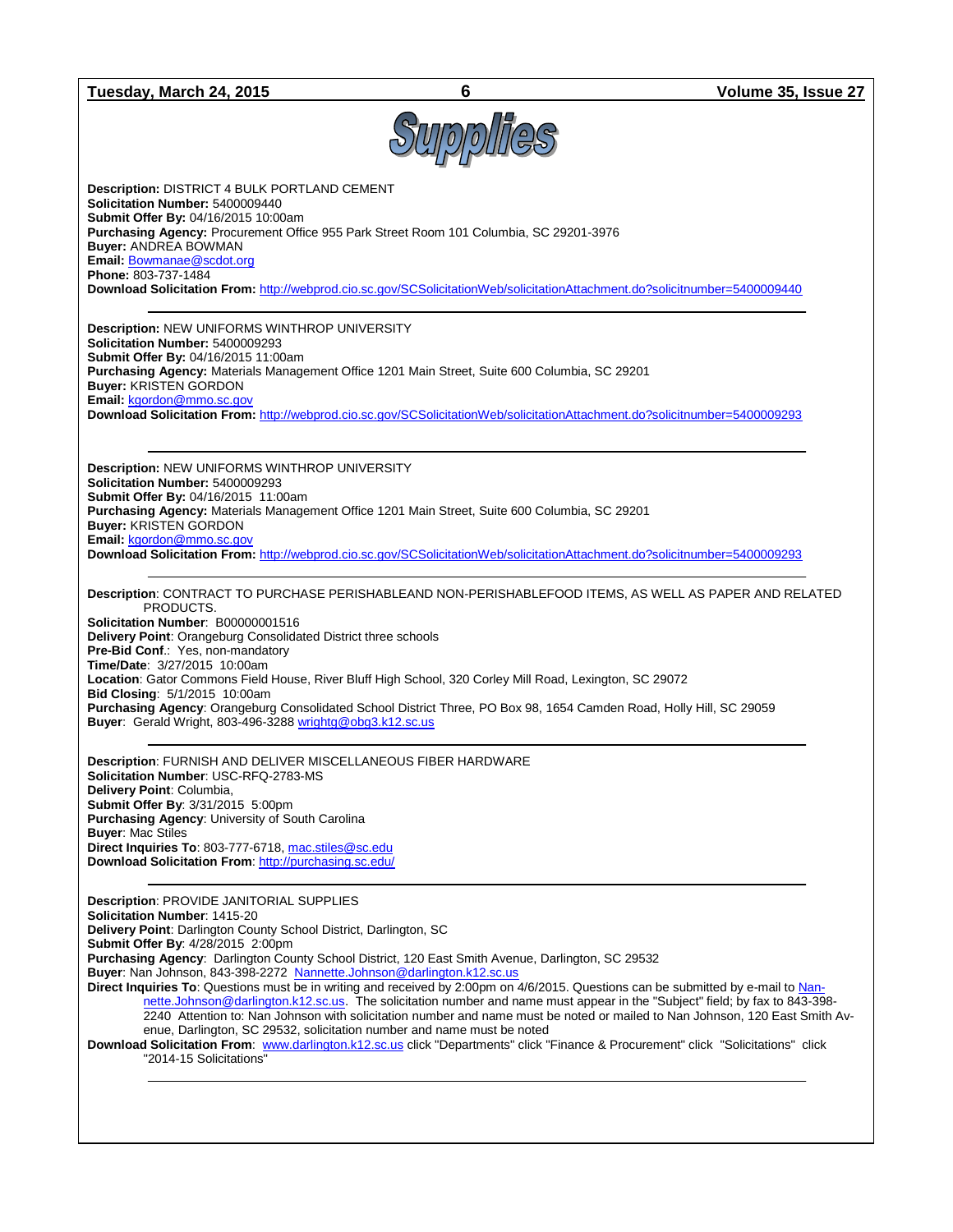

#### **GOVDEALS.COM**

ReWa, 561 Mauldin Road Greenville, SC, 29607 is selling surplus items including Browns Tree Cutter, 1- Fiatallis Loader, beginning 03/20/15 at 5:30pm. The auction for these items will run until 4/4/15 with the first item's auction ending at 5:45. The sale is being conducted through GovDeals[, www.govdeals.com,](http://www.govdeals.com/) an online auction service for government surplus. Interested bidders can register free at [http://www.govdeals.com/eas/BiddersAgreement.cfm.](http://www.govdeals.com/eas/BiddersAgreement.cfm) All terms and conditions of the offer and sale are available at [www.govdeals.com.](http://www.govdeals.com/) Bids will only be accepted through the web site. Direct Inquiries to Stephanie Selman, 864-299-4000, ext. 274.

#### **TIMBER**

Sealed lump sum bids will be accepted until 10:00am on 4/6/2015 by the County of Abbeville for the sale of approximately: 60 acres to be harvested by clear cutting the entire stand of timber, consisting of approximately 4,464 total tons of (90%) pine pulpwood and (10%) chip-nsaw. Color aerial photos of the sale area and additional information may be obtained at [http://www.state.sc.us/forest/bsales.htm.](http://www.state.sc.us/forest/bsales.htm)

#### **OFFICE BUILDING / LAND**

The State of South Carolina will accept sealed bids for the sale of 1.03± acres and an 8,340 SF office building located at 205 East Dekalb Street, Camden, SC until 3:00pm, 4/6/2015. Contact the Budget and Control Board at 803-737-4636 or download Invitation to Bid at: [www.gs.sc.gov/bids](http://www.gs.sc.gov/bids)

## NOTICES

#### **VENDORS, DON'T NEGLECT TO CHECK THE STATE'S FIXED PRICE BIDS**

If authorized by the original solicitation, the State may use "competitive fixed price bidding" to create procurements with an open response date. These fixed price bids are advertised in SCBO once, but the solicitation may provide for bids to be accepted continuously or periodically during the contract term. The links below take you to a listing of all open solicitations conducted by the central purchasing office using the competitive fixed pricing bidding rules.

> Fixed Price Bids - [Information Technology](http://www.mmo.sc.gov/PS/vendor/PS-vendor-fixed-price-bids-it.phtm) (Open Response Date) Fixed Price Bids - [Supplies & Services](http://www.mmo.sc.gov/PS/vendor/PS-vendor-fixed-price-bids-ss.phtm) (Open Response Date)

#### **INSPECTOR GENERAL'S FRAUD HOTLINE** (State Agency fraud only)

1-855-723-7283 / [http://oig.sc.gov](http://oig.sc.gov/)

#### **GOT COMMENTS?**

State Procurement Office Information Technology Management Office State Engineer's Office Office of Audit & Certification Office of Program Support

The Division of Procurement Services encourages you to make your comments via the following methods: Customer Comment System[: http://www.mmo.sc.gov/PS/ccs/MMO-ccs-index.phtm](http://www.mmo.sc.gov/PS/ccs/MMO-ccs-index.phtm) Telephone 803-737-0600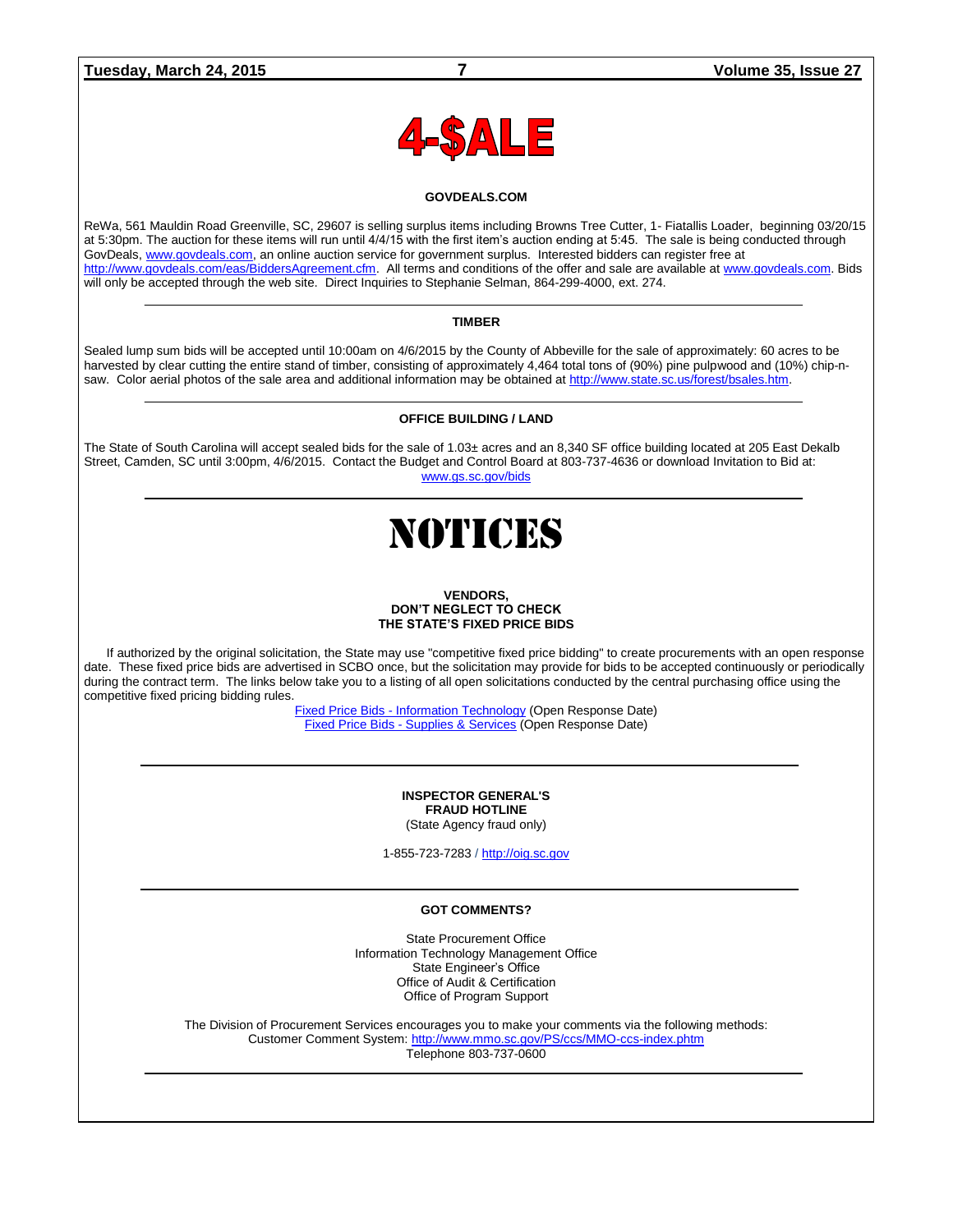

#### **NOTICE OF INTENTION TO JOIN A MULTI-STATE COOPERATIVE PROCUREMENT FOR AFTERMARKET AUTOMOTIVE PARTS**

This is public notice that the State of South Carolina, Materials Management Office, proposes joining with the State of California, Department of General Services, Procurement Division (DGS-PD) to establish a comprehensive, statewide, multiple award contract(s) with a qualified vendor(s) to provide Aftermarket Automotive Parts. The State of California, as lead state on behalf of the Western States Contracting Alliance (WSCA), will issue a Request for Proposal (RFP), for the purpose of establishing multiple award contracts to be used by the State of California, California Eligible Contract Users, Participating States & their eligible entities that have signed a Participating Addendum. Additional States may join at a later time by signing a Participating Agreement. The resultant contracts will have an initial term of three (3) years with options to extend the contract(s) for a maximum contract period of five (5) years.

The solicitation may be viewed at[: https://www.bidsync.com/bidsync-app-web/vendor/links/BidDetail.xhtml?bidid=1975666&roundId=null](https://www.bidsync.com/bidsync-app-web/vendor/links/BidDetail.xhtml?bidid=1975666&roundId=null)

Lead State: State of California - Department of General Services, Procurement Division Request for Proposal Number: RFP DGS-1304-017 Closing Date & Time: 04/20/2015 - 8:00pm Eastern Standard Time Participating states (currently total 10): Alaska, Arkansas, Hawaii, Montana, Nevada, North Dakota, Rhodes Island, South Dakota, Utah, and Vermont

Contracts will be established with authorized vendors only.

The contact for this Request for Proposal is Cynthia Okoroike, Procurement Division, Department of General Services 707 Third Street, 2nd Floor, MS 2-202, West Sacramento, CA 95605 Email[: cynthia.okoroike@dgs.ca.gov](mailto:cynthia.okoroike@dgs.ca.gov)

If you would like to discuss South Carolina's participation in this cooperative procurement with the State of California, please email Kimber Craig a[t KCraig@mmo.sc.gov](mailto:KCraig@mmo.sc.gov) .



#### **SCBO will not be published on these days**

**Confederate Memorial Day** Monday, May 11

> **Memorial Day** Monday, May 25

**Independence Day** *(Observed)* Friday, July 3

**Labor Day** Monday, September 7

**Veterans Day** Wednesday, November 11

**Thanksgiving Day** Thursday, November 26

**Day after Thanksgiving Day** Friday, November 27

**Christmas Eve** Thursday, December 24

**Christmas Day** Friday, December 25

**Day after Christmas** *(Expected observance)* Monday, December 28



To sign up for an RSS feed for SCBO: [http://procurement.sc.gov/PS/general/scbo/scbo-rss.php.](http://procurement.sc.gov/PS/general/scbo/scbo-rss.php).

For information about SCBO: <http://procurement.sc.gov/PS/general/scbo/PS-scbo-index.phtm>

For links to purchasing website across South Carolina: <http://www.mmo.sc.gov/PS/vendor/PS-vendor-other-sol.phtm> For vendor information: [http://procurement.sc.gov/PS/vendor/PS](http://procurement.sc.gov/PS/vendor/PS-vendor-new.phtm)[vendor-new.phtm](http://procurement.sc.gov/PS/vendor/PS-vendor-new.phtm)

For vendor registration: [http://procurement.sc.gov/PS/vendor/PS](http://procurement.sc.gov/PS/vendor/PS-vendor-registration.phtm)[vendor-registration.phtm](http://procurement.sc.gov/PS/vendor/PS-vendor-registration.phtm)

Division of Procurement Services homepage: <http://procurement.sc.gov/PS/PS-index.phtm>